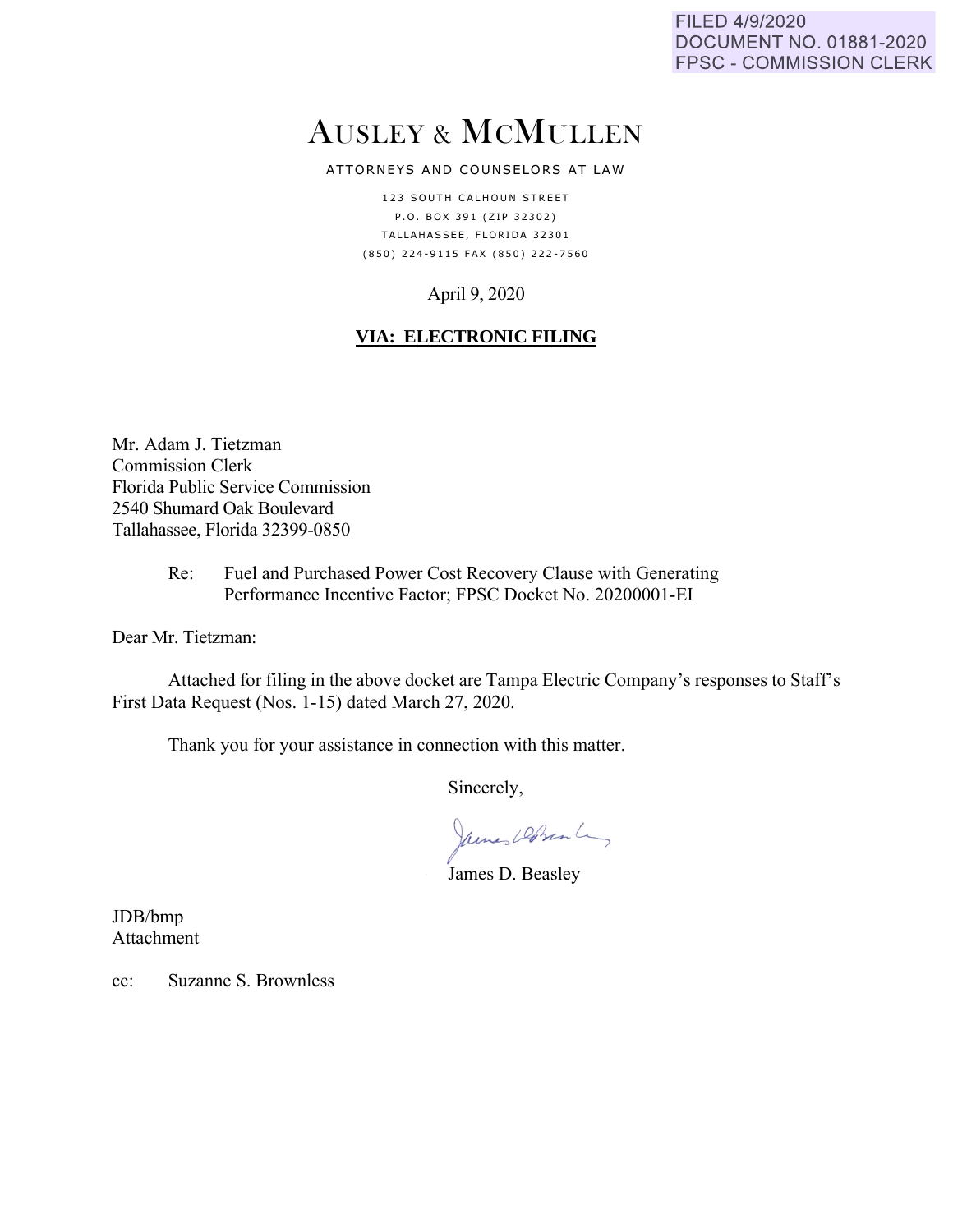#### **TAMPA ELECTRIC COMPANY DOCKET NO. 20200001-EI STAFF'S FIRST DATA REQUEST REQUEST NO. 1 BATES STAMPED PAGES: 1 FILED: APRIL 09, 2020**

**For the purposes of the following requests, please refer to Tampa Electric Company's (TECO or Company) Mid-Course Correction Petition (Petition), filed March 25, 2020, in Docket No. 20200001-EI, and the Company's petition for 2020 Fuel and Purchased Power Factors, Capacity Cost Factors, Generating Performance Incentive Factors, and Optimization Mechanism (Projection Filing), dated September 3, 2019, filed in Docket No. 20190001-EI.** 

**1.** Please specify both the numerator and denominator used to calculate the projected 22 percent over-recovery figure as shown on page 4, paragraph 9, of the Petition. Please also discuss the derivation of both figures used in the calculation.

| А. | 1. 2020 Ending Over Recovery<br>(per Midcourse Exhibit A page 2 of 3, line C12 filed 3-25-20) | \$94,867,488  |
|----|-----------------------------------------------------------------------------------------------|---------------|
|    | 2. 2019 Final Over Recovery<br>(per 2019 Final True-Up Document 2 filed 3-2-20)               | \$35,821,098  |
|    | 3. Total Over Recovery<br>$(line 1 + line 2)$                                                 | \$130,688,586 |
|    | 4. 2020 Fuel Revenues<br>(per Midcourse Exhibit A page 2 of 3, line C1 filed 3-25-20)         | \$585,626,751 |
|    | 5. Over Recovery percent<br>(line $3/$ line 4)                                                | 22%           |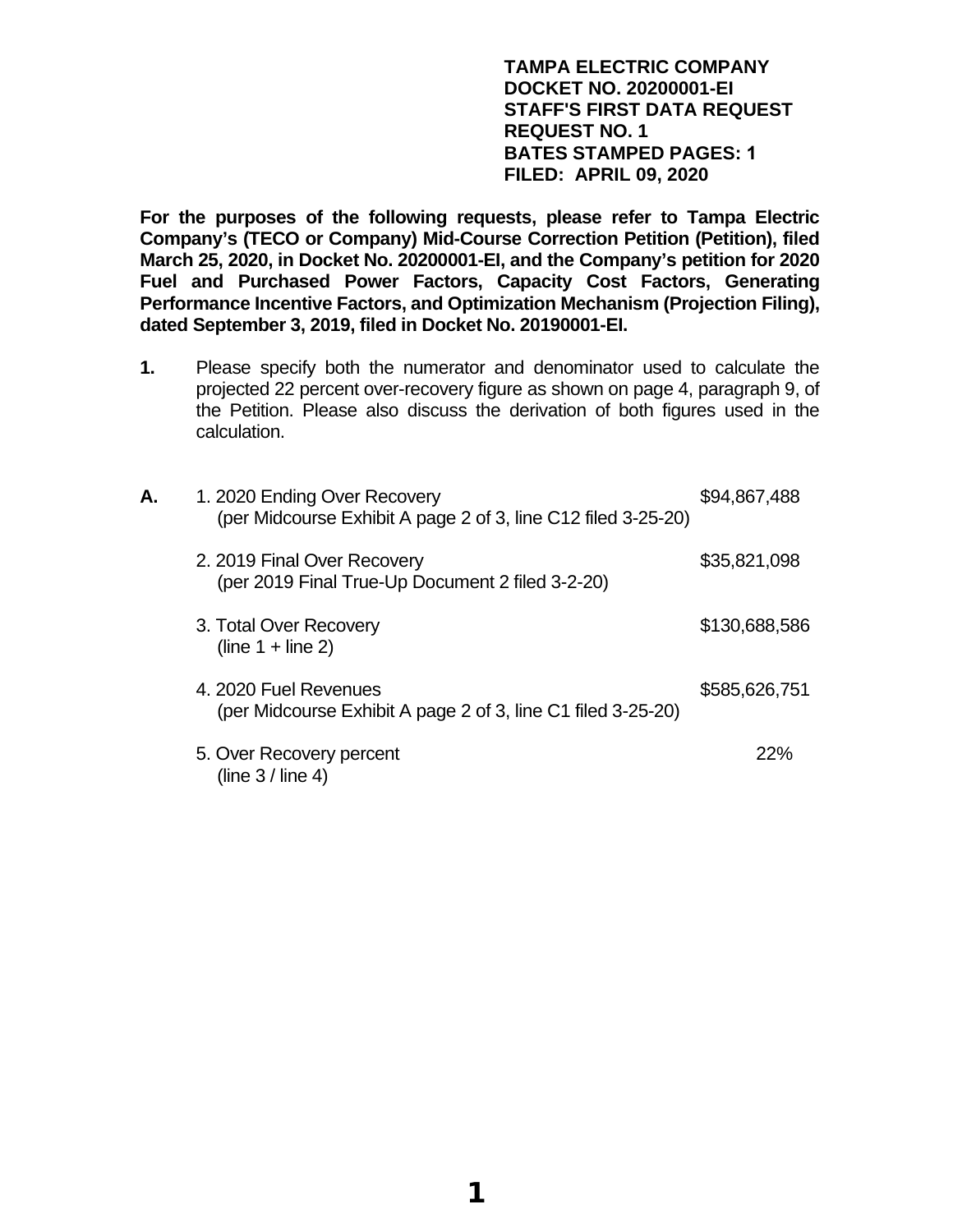#### **TAMPA ELECTRIC COMPANY DOCKET NO. 20200001-EI STAFF'S FIRST DATA REQUEST REQUEST NO. 2 BATES STAMPED PAGES: 2 FILED: APRIL 09, 2020**

- **2.** Please specify the system average delivered natural gas cost, per MMBtu, that is embedded in the Company's currently-approved fuel factor.
- **A.** The system average delivered natural gas cost per mmBtu that is embedded in the currently approved fuel factor is \$3.68 per Schedule E3, line 44 in Docket No. 20190001-EI, Exhibit No. PAR-3, Document No. 2, page 9 of 30.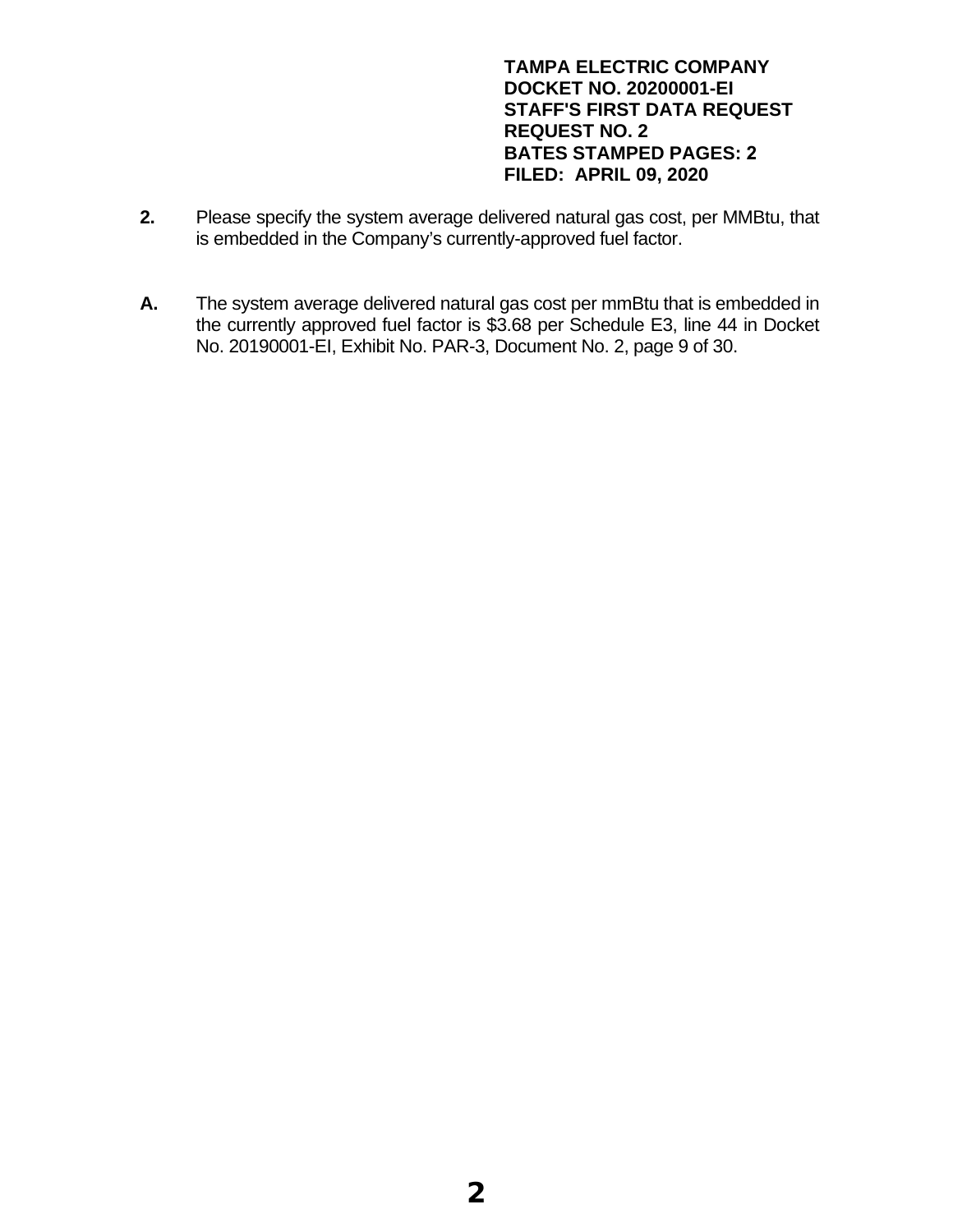#### **TAMPA ELECTRIC COMPANY DOCKET NO. 20200001-EI STAFF'S FIRST DATA REQUEST REQUEST NO. 3 BATES STAMPED PAGES: 3 FILED: APRIL 09, 2020**

- **3.** Please refer to page 4, paragraph 9, of the Petition. Of the part actual, part estimated amount of \$94,867,488 specified in the section, please separately identify the actual January and actual February over-recovery amounts.
- **A.** The actual January 2020 over-recovery is \$10,620,296. The actual February 2020 over-recovery is \$22,187,879.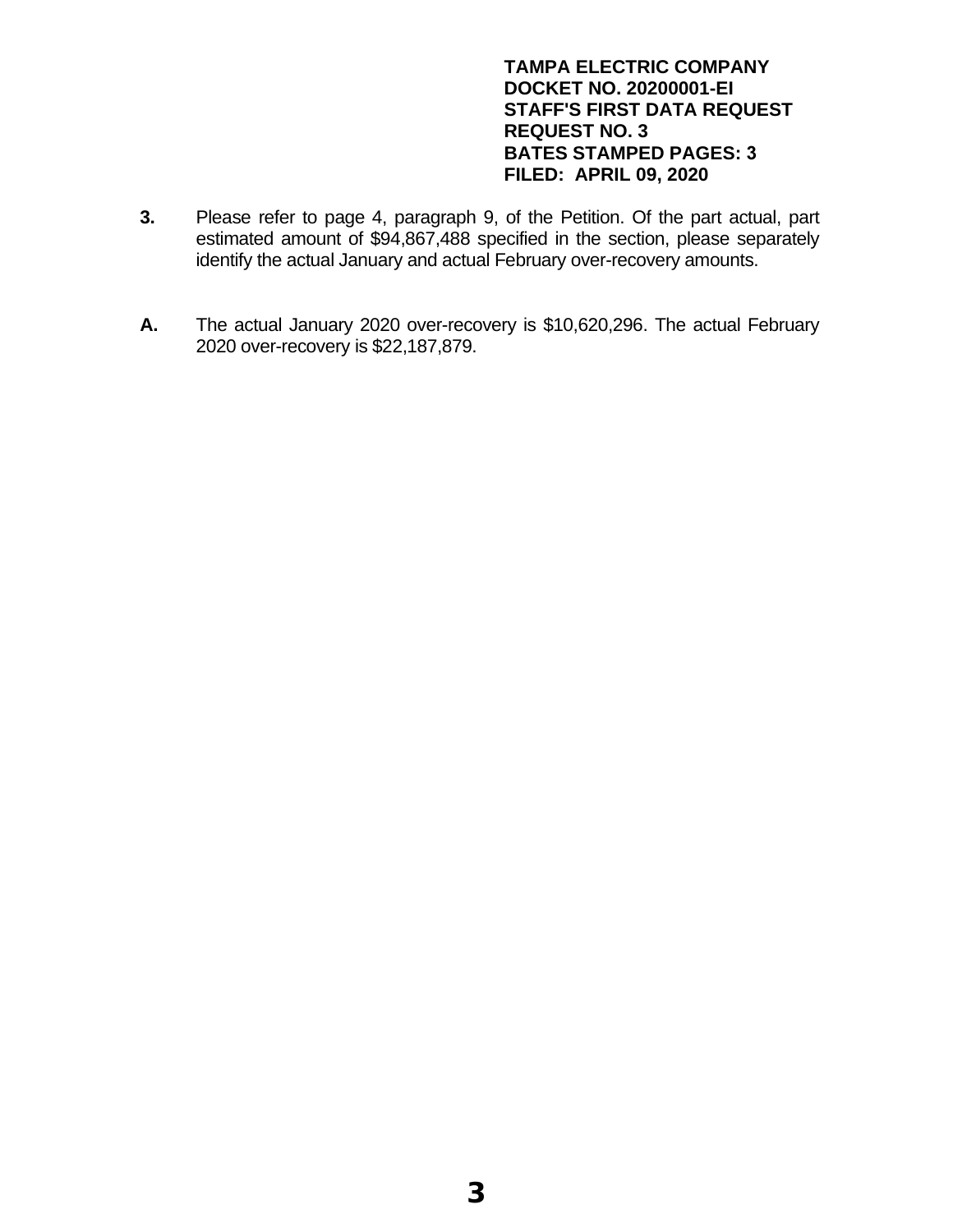#### **TAMPA ELECTRIC COMPANY DOCKET NO. 20200001-EI STAFF'S FIRST DATA REQUEST REQUEST NO. 4 BATES STAMPED PAGES: 4-5 FILED: APRIL 09, 2020**

- **4.** Please refer to page 4, paragraph 10, of the Petition. Please discuss in greater detail the revisions to "planned power purchases with updated availability and pricing of market power purchases," focusing on the projected impact these revisions have on the Company's newly-proposed fuel costs/factors.
- **A.** At the time of its original 2020 fuel filing, which occurred during the summer of 2019, Tampa Electric had only two (2) purchased power products in its 2020 projection. One product was an existing purchase agreement with Duke Energy Florida (DEF). The DEF purchase was non-firm, had monthly energy strips of 360 MW and 160 MW during the summer and winter periods, respectively; and was scheduled to conclude at the end of February 2020. In addition, Tampa Electric's use of the DEF purchase in 2020 was optional, and the company did not project using the purchase in January or February 2020. The other product was an assumed 50 MW firm purchase to cover a reserve margin need in the winter of 2021. Because the winter season for power purchases typically covers the term December of the previous year through February of the upcoming year, the December 2020 portion of the assumed purchase was part of the projected purchased power expenses for 2020.

Beginning in the fall of 2020 and continuing through early spring of 2020, Tampa Electric contacted power market participants and inquired about potential market purchase opportunities. As a result, the company identified and contracted for the benefit of customers a total of seven (7) purchases: two (2) from Florida Power & Light (FPL), three (3) from the Florida Municipal Power Agency (FMPA), and one (1) each from the Orlando Utilities Commission (OUC) and DEF. These purchases cover various seasons and serve different purposes, as further explained below.

- Five (5) of the purchases are firm, peaking call options and support Tampa Electric's firm reserve margin as the company continues its planning in anticipation of the Big Bend Modernization Project coming online—the two (2) combustion turbines in November 2021 and the combined cycle (CC) in January 2023. The purchases are 112 MW from FMPA (December 2019-February 2020), 74 MW from FMPA (July-September 2020), 150 MW from FMPA (December 2020-February 2021), 160 MW from FPL (December 2020-February 2021), and 100 MW from OUC (December 2020-February 2021). The contracted purchases that cover the winter 2021 season take the place of the assumed 50 MW firm purchase in the original filing.
- The other two (2) purchases are non-firm, all-energy purchases. The purchases are up to 300 MW from FPL (April-November 2020) and an extension of the previously mentioned non-firm DEF purchase.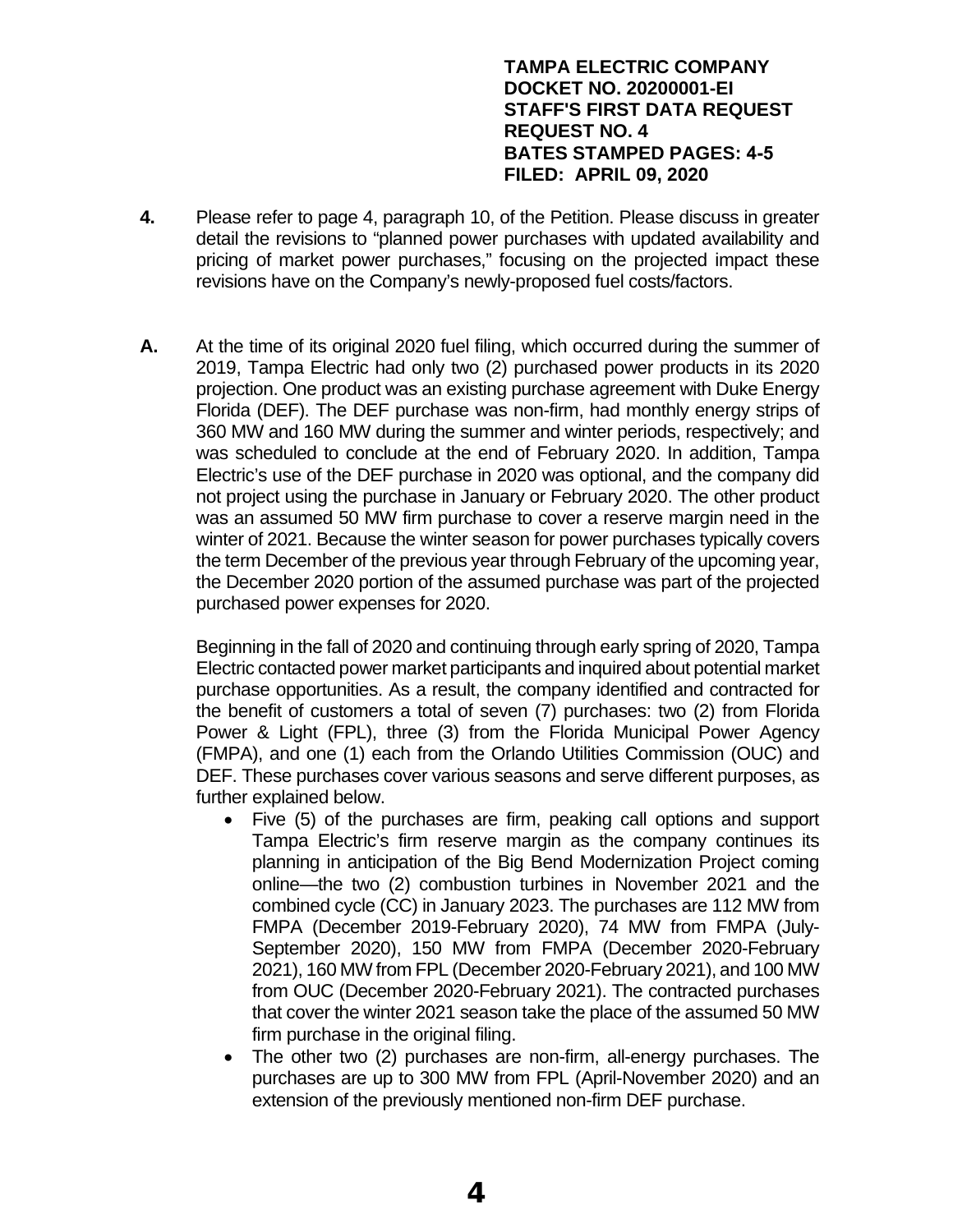#### **TAMPA ELECTRIC COMPANY DOCKET NO. 20200001-EI STAFF'S FIRST DATA REQUEST REQUEST NO. 4 BATES STAMPED PAGES: 4-5 FILED: APRIL 09, 2020**

These purchases help ensure reliable electric service to customers during each purchase's respective season and have a total projected savings to customers of \$7.1 million. Thus, the effect of this revised purchased power portfolio on the Petition is a reduction of fuel and purchased power costs to customers relative to the original 2020 fuel filing.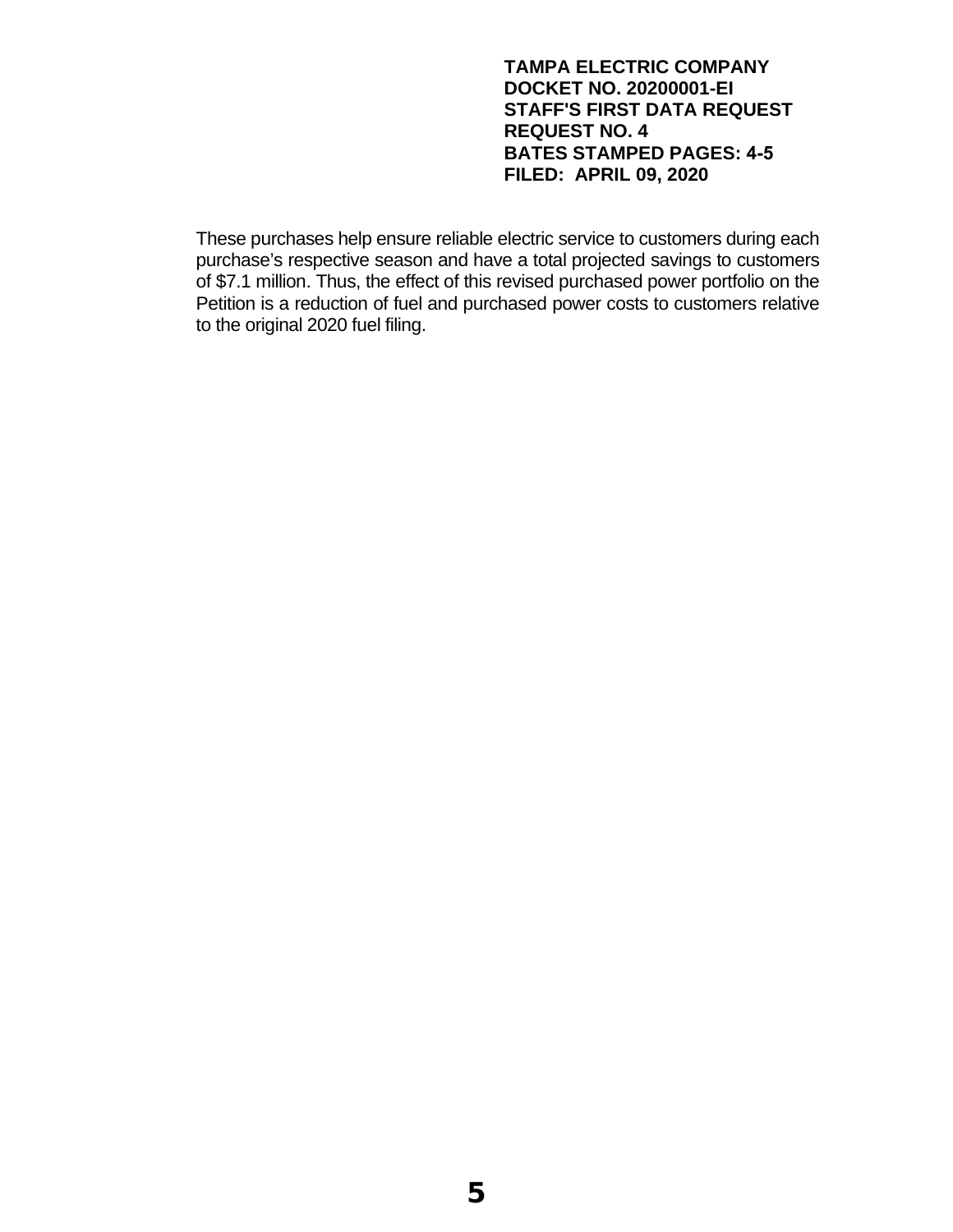#### **TAMPA ELECTRIC COMPANY DOCKET NO. 20200001-EI STAFF'S FIRST DATA REQUEST REQUEST NO. 5 BATES STAMPED PAGES: 6 FILED: APRIL 09, 2020**

- **5.** Please refer to page 5, Paragraph 11, of the Petition. Here TECO writes: "the company proposes to (1) return a portion of the projected over-recovery over a shorter time period, from June 2020 through August 2020 through a line item credit on customers' bills and (2) reduce the fuel factors for the remaining seven months of 2020 to reflect the estimated reforecast over-recovery in 2020." Please confirm that the period described as "the remaining seven months of 2020" consists of the months June, July, August, September, October, November, and December.
- **A.** Confirmed.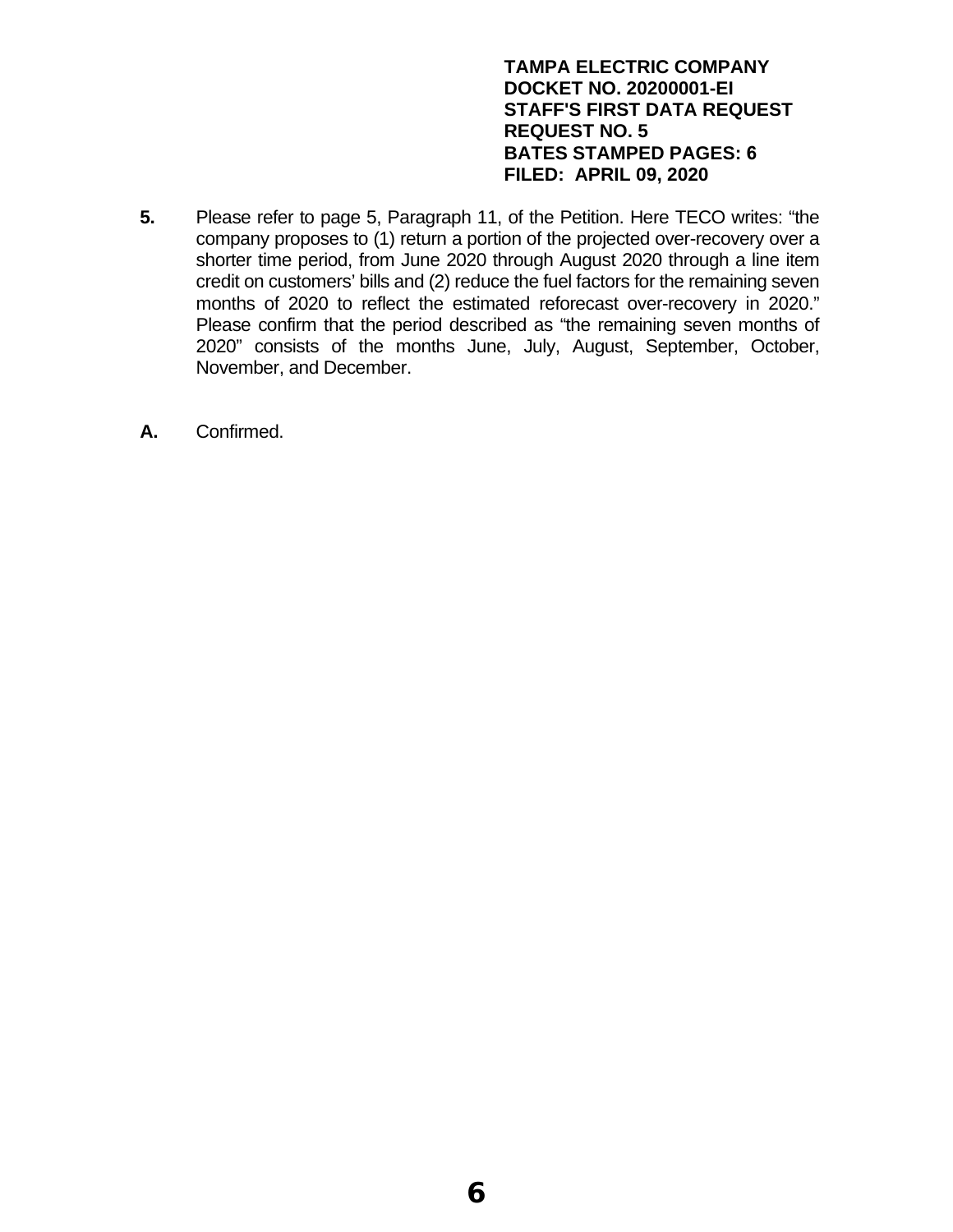#### **TAMPA ELECTRIC COMPANY DOCKET NO. 20200001-EI STAFF'S FIRST DATA REQUEST REQUEST NO. 6 BATES STAMPED PAGES: 7 FILED: APRIL 09, 2020**

- **6.** Please refer to page 6, Paragraph 14, of the Petition. Please specify the fuel credit for a residential customer using 1,000 kWh for the scenario (i.e. levelized June through December flow-back) contemplated in this paragraph.
- **A.** In that scenario, there is no separate fuel credit, and the fuel factors are reduced to return the full amount of the expected over-recovery.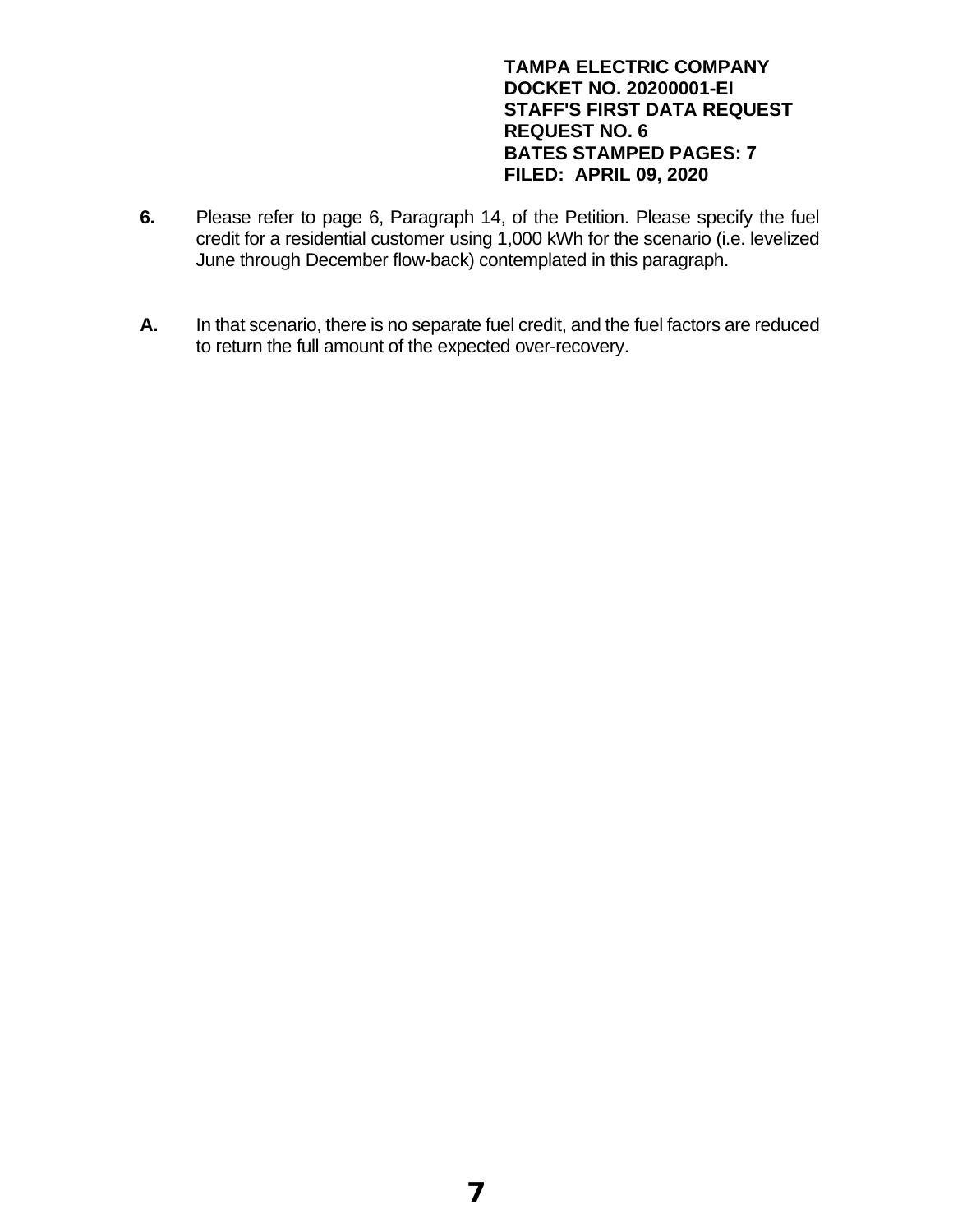#### **TAMPA ELECTRIC COMPANY DOCKET NO. 20200001-EI STAFF'S FIRST DATA REQUEST REQUEST NO. 7 BATES STAMPED PAGES: 8 FILED: APRIL 09, 2020**

- **7.** Please describe any to date or planned Company efforts in notifying its customers concerning the proposed actions it has requested through its Petition.
- **A.** See the company's response to Staff's Second Data Request, No. 4, submitted in this docket on April 8, 2020.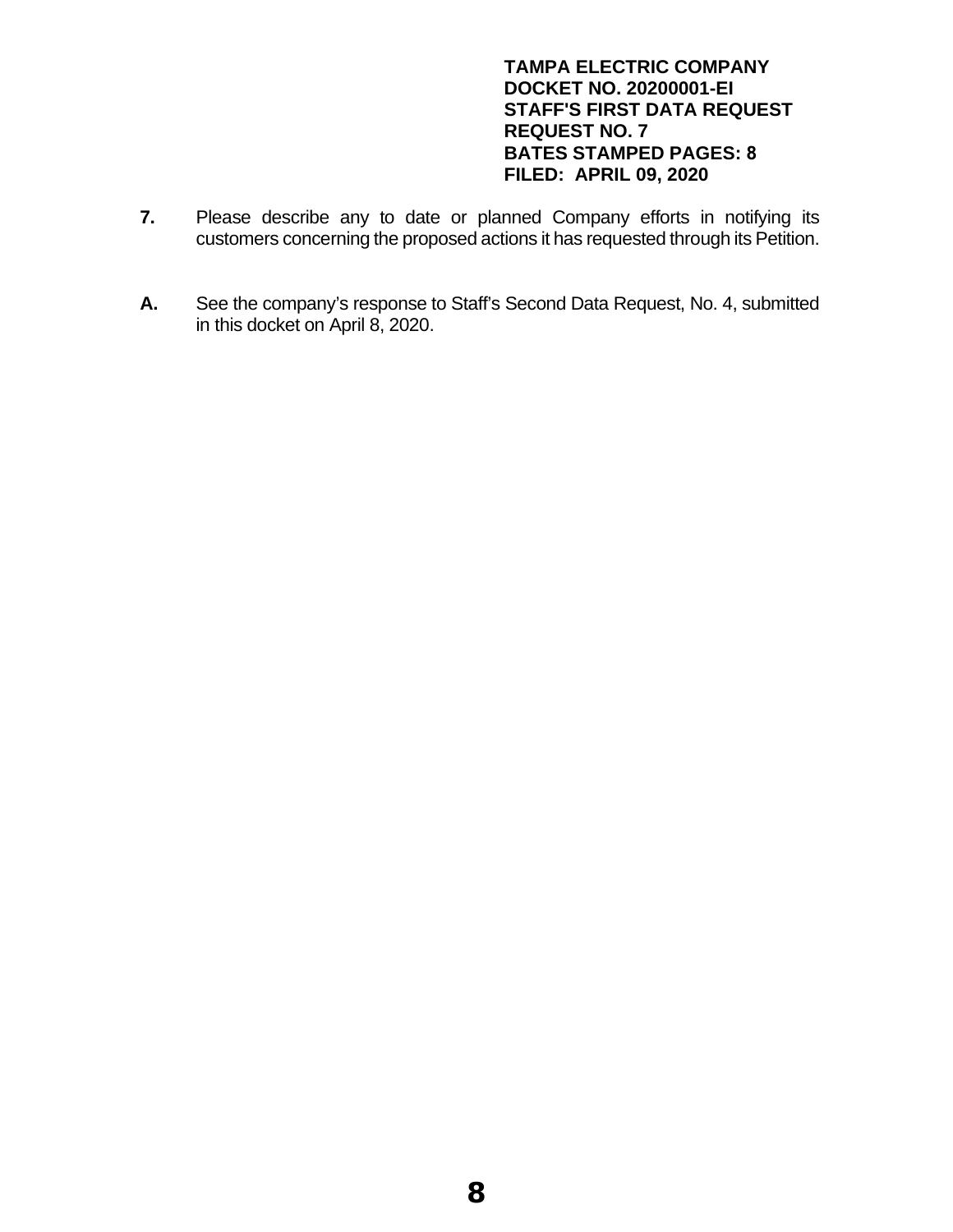#### **TAMPA ELECTRIC COMPANY DOCKET NO. 20200001-EI STAFF'S FIRST DATA REQUEST REQUEST NO. 8 BATES STAMPED PAGES: 9 FILED: APRIL 09, 2020**

- **8.** Although the Petition does not address coal, has the Company's projected costs for this type of fuel meaningfully/significantly changed for the end of 2019 and 2020 periods? If so, please explain.
- **A.** No. The company's projected cost of coal has not changed.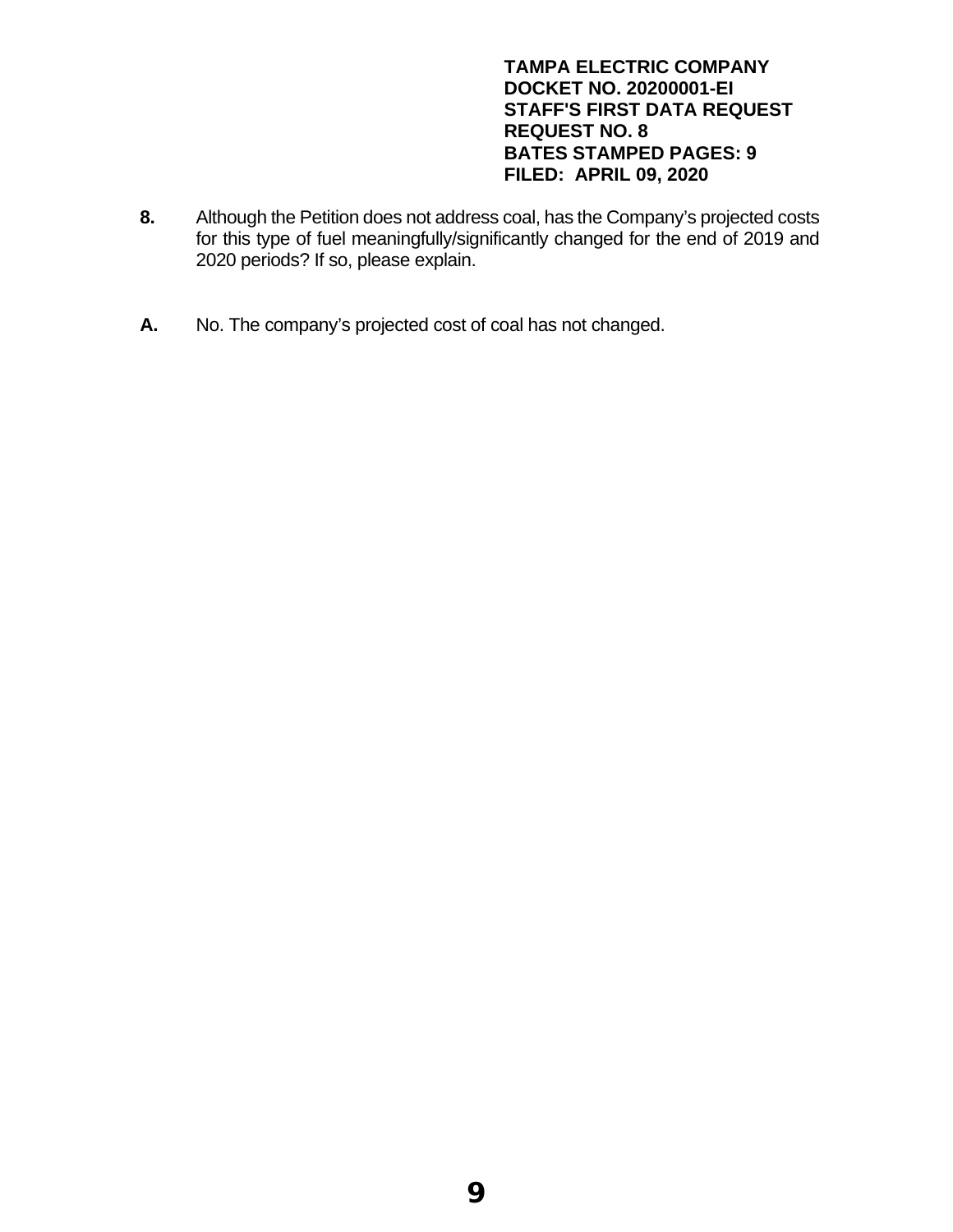#### **TAMPA ELECTRIC COMPANY DOCKET NO. 20200001-EI STAFF'S FIRST DATA REQUEST REQUEST NO. 9 BATES STAMPED PAGES: 10 FILED: APRIL 09, 2020**

- **9.** Please discuss whether the Company instituted any different processes, procedures, and/or measures related to fuel cost and fuel revenue forecasting since it last petitioned for a mid-course correction on January 15, 2019. If the response is negative (i.e. no changes were made), does the Company contemplate doing so as result of its current mid-course filing? If so, please explain.
- **A.** No. Tampa Electric has not instituted any different processes, procedures, and/or measures related to fuel cost and fuel revenue forecasting since its midcourse correction petition. At the time the company prepares the forecasts for its annual fuel filings, it uses the most current information and forecasts for customer demand and energy, fuel prices, and other components. Fuel cost variances are monitored monthly, including an evaluation of substantial variances and monitoring for signs that the company may exceed the 10 percent notification threshold for the fuel clause.

Natural gas has become a greater portion of the company's system generation, increasing from 69 percent in 2017 to 90 percent in 2019. Thus, natural gas prices have the greatest potential impact on customer energy prices. As a result, the company monitors these prices closely. Significant changes in natural gas pricing are communicated internally as they happen so that impacts to fuel clause projections can be evaluated in a timely manner.

No, the company does not plan to change its processes, procedures or measure related to fuel cost and fuel revenue forecasting. The fuel true-up process, combined with Tampa Electric's method of forecasting fuel prices and other factors using information and data available to it at the time provides a balanced approached to forecasting. Thus, Tampa Electric plans to keep its forecasting processes the same.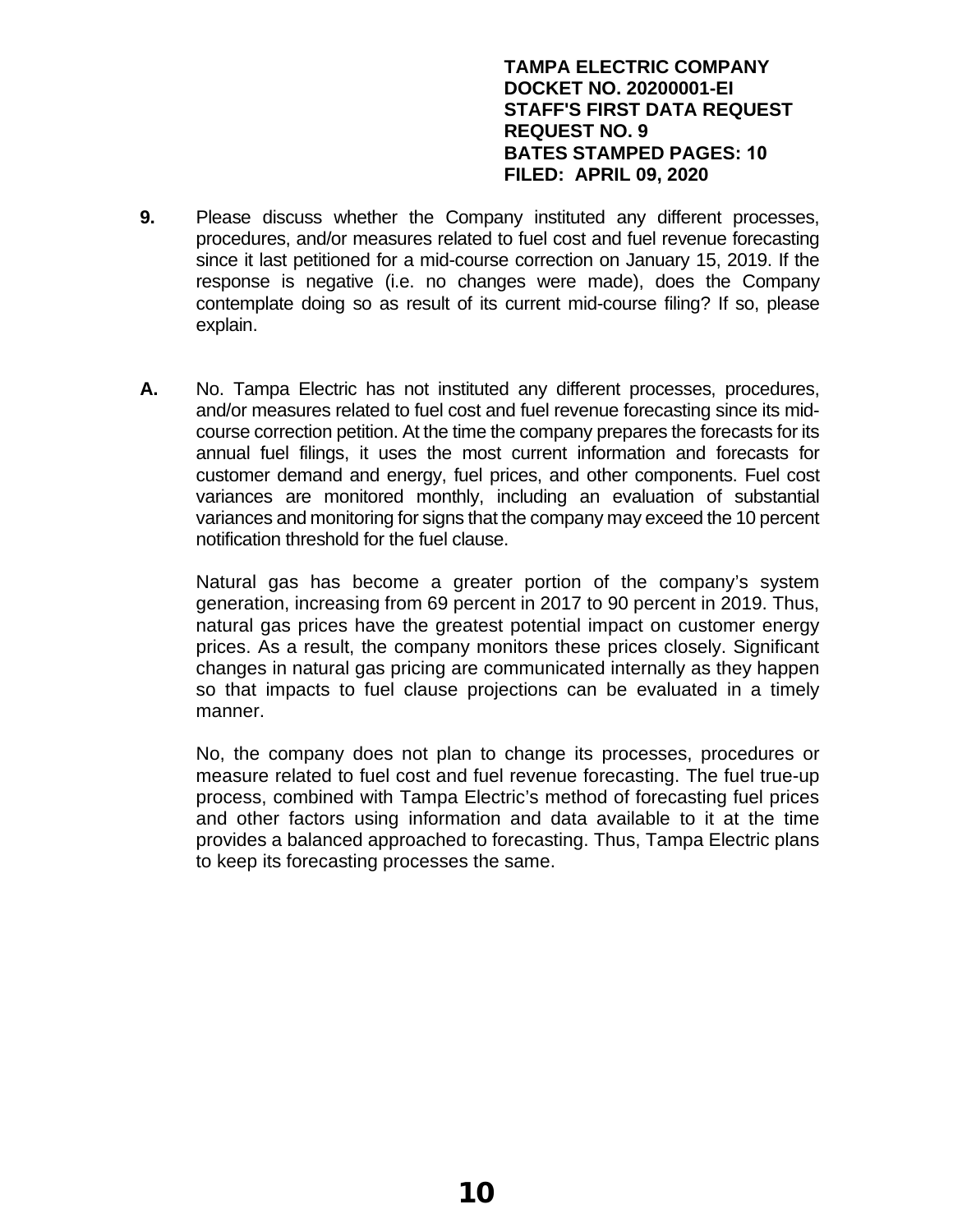#### **TAMPA ELECTRIC COMPANY DOCKET NO. 20200001-EI STAFF'S FIRST DATA REQUEST REQUEST NO. 10 BATES STAMPED PAGES: 11 FILED: APRIL 09, 2020**

- **10.** Please identify the sources and dates of TECO's underlying fuel price forecast used in support of its currently-approved system fuel factor.
- **A.** The currently-approved system fuel factor utilized NYMEX natural gas futures contract prices for the five-day period May 13, 2019 through May 17, 2019. These dates were earlier than typical because the company used a consistent fuel forecast in its Third SoBRA cost-effectiveness analysis (submitted earlier in 2019 than the annual fuel projection) and the fuel docket annual filings.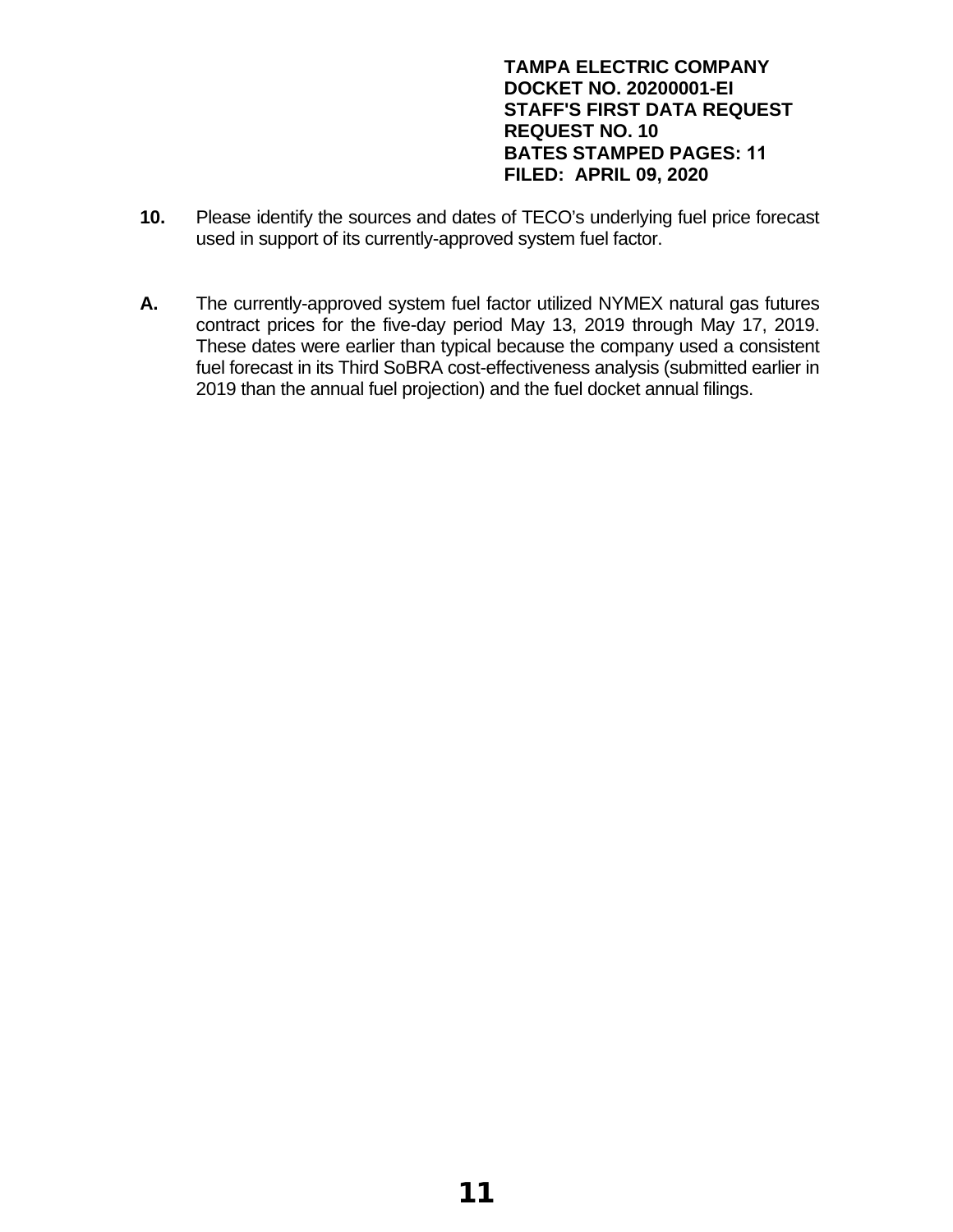#### **TAMPA ELECTRIC COMPANY DOCKET NO. 20200001-EI STAFF'S FIRST DATA REQUEST REQUEST NO. 11 BATES STAMPED PAGES: 12 FILED: APRIL 09, 2020**

- **11.** Please discuss TECO's fuel forecasting methodology. Please also remark on approximate the length of time the Company has employed this same or very similar fuel forecasting methodology for business planning purposes.
- **A.** Tampa Electric has used the same methodology to forecast fuel commodity prices for over ten years and believes the methodology remains prudent and sound. The methodology is consistent across commodities. It uses market indicators like New York Mercantile Exchange (NYMEX) futures contracts to estimate near-term prices (one to three years) because such indicators reflect the market's view of natural gas prices and price movements.

Tampa Electric uses a commercially available, published fuel commodity price forecast from an independent energy consulting firm (e.g., PIRA, Wood MacKenzie) for the mid-term period (two to 20 years). Within the mid-term forecast, these consultants' forecasts factor in critical components that affect natural gas price movements. The components include in-service dates of new pipelines, LNG imports/exports, natural gas exploration, and closely related activities such as domestic and international oil production.

The final long-term portion of the fuel price forecast then transitions to using an independent, longer term source, the Energy Information Administration (EIA) Annual Energy Outlook. The longer-term source provides a basis for consistent, long-term escalations among the various commodities. The source data is blended to transition between the near-term, mid-term, and long-term time periods. The forecast is produced each summer to support the late-summer fuel clause actual-estimate and projection filings and is used for one year until the next official forecast is produced, except in cases where market conditions and fuel cost variances indicate the need for an updated fuel forecast for a mid-course adjustment.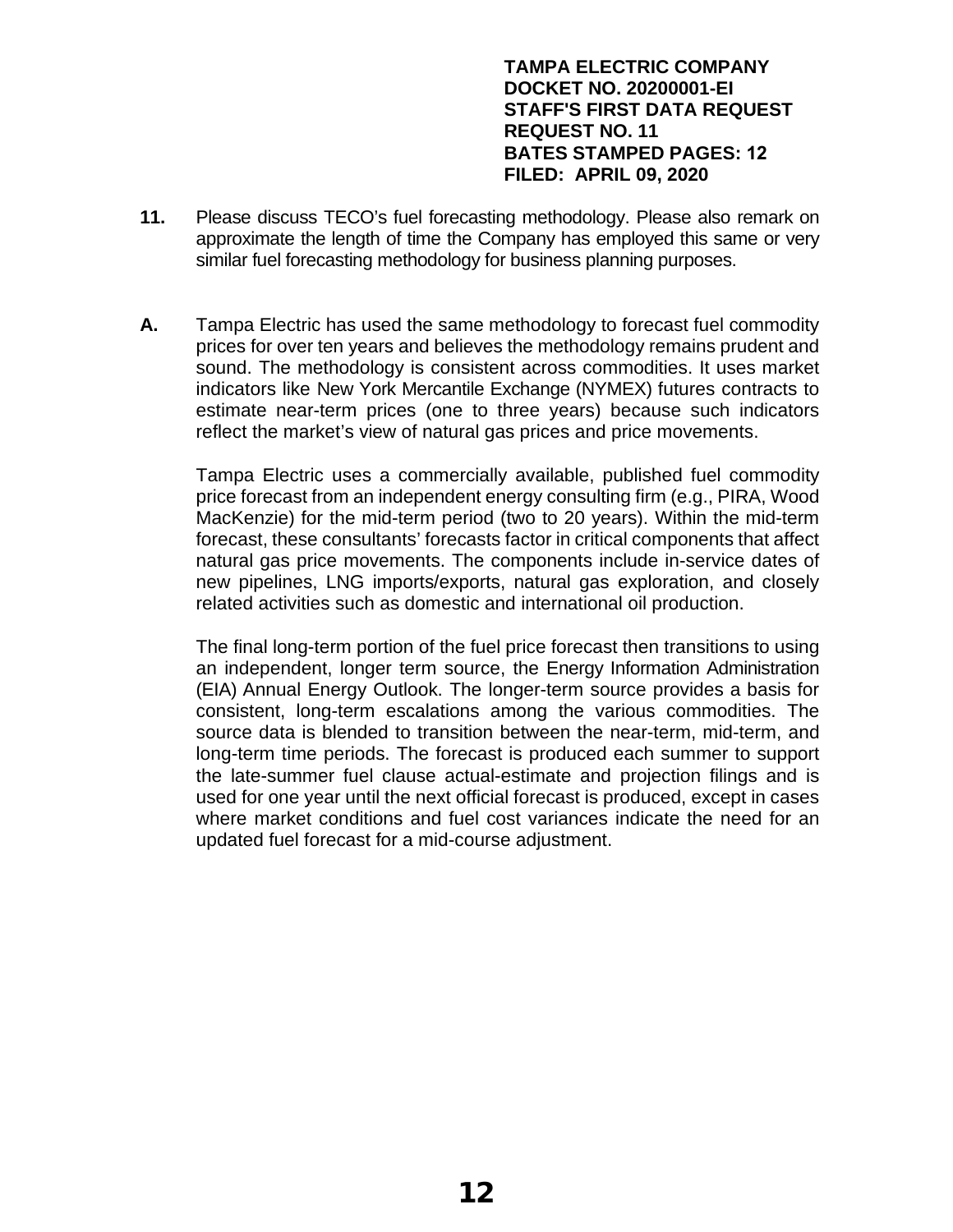#### **TAMPA ELECTRIC COMPANY DOCKET NO. 20200001-EI STAFF'S FIRST DATA REQUEST REQUEST NO. 12 BATES STAMPED PAGES: 13 FILED: APRIL 09, 2020**

- **12.** Please identify the date, if known, of TECO's next/updated fuel price forecast that will be used for business planning purposes.
- **A.** Summer 2020.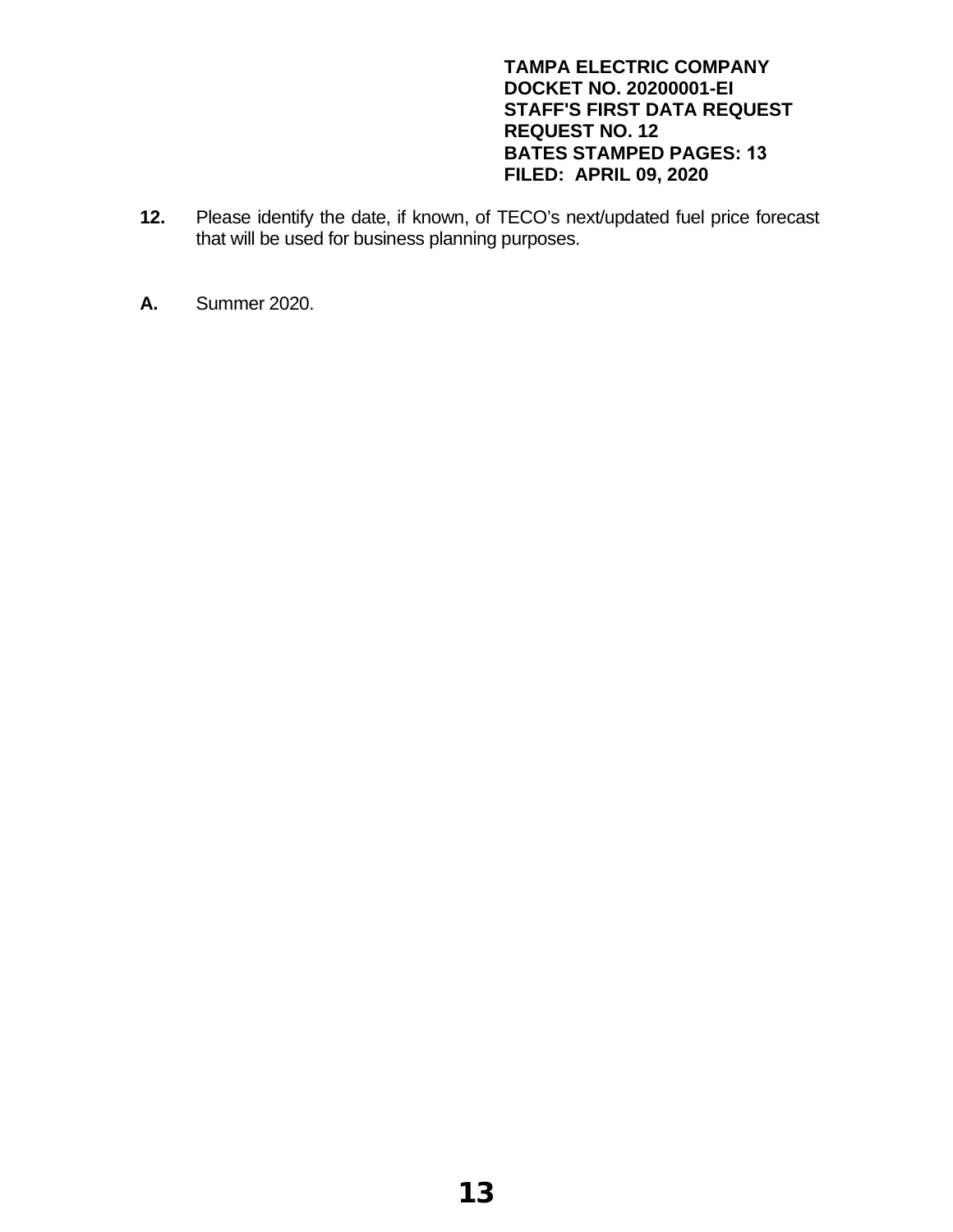#### **TAMPA ELECTRIC COMPANY DOCKET NO. 20200001-EI STAFF'S FIRST DATA REQUEST REQUEST NO. 13 BATES STAMPED PAGES: 14 FILED: APRIL 09, 2020**

- **13.** Does TECO compare its fuel price forecast to any other publicly available source of forecasted fuel prices, such as the Energy Information Administration? If so, please discuss the results of any analysis performed.
- **A.** Yes. Tampa Electric uses the Energy Information Administration's Annual Energy Outlook for the last 10 years of its 30-year annual fuel price forecast. In addition, the Outlook reference case, low, and high scenarios are utilized to validate Tampa Electric's 30-year annual fuel price forecast and high and low fuel price projections. Tampa Electric also uses the New York Mercantile Exchange (NYMEX), PIRA Energy Group, Coal Daily, Inside FERC, and Platt's Oilgram to support its annual fuel price forecast.

A short-term fuel price forecast, such is that used for the Mid-Course Correction Petition, relies on NYMEX natural gas futures contract prices because, as noted in the company's response to Staff's First Data Request No. 11, NYMEX prices better reflect near-term natural gas price expectations.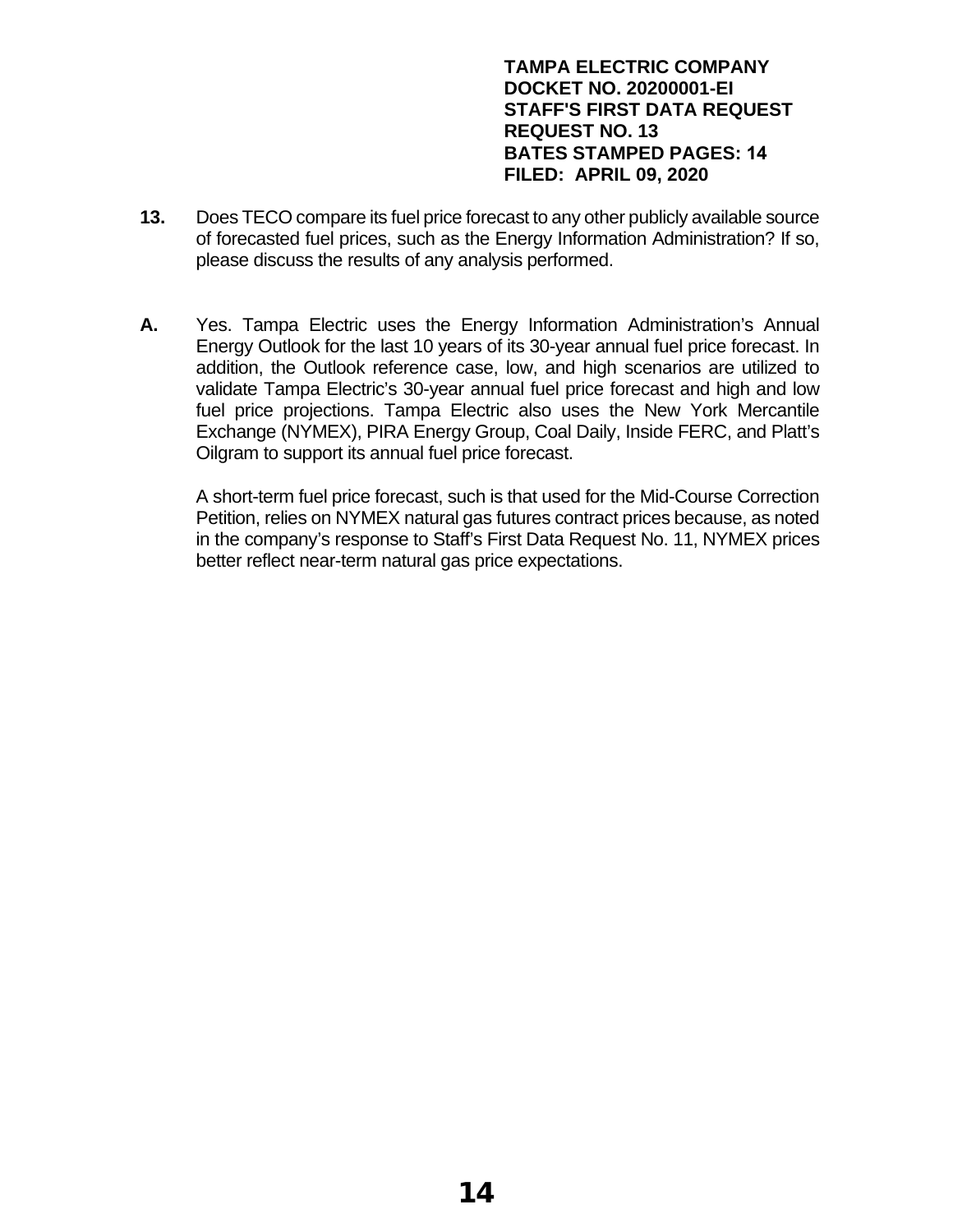#### **TAMPA ELECTRIC COMPANY DOCKET NO. 20200001-EI STAFF'S FIRST DATA REQUEST REQUEST NO. 14 BATES STAMPED PAGES: 15 FILED: APRIL 09, 2020**

- **14.** Did TECO perform a sensitivity analysis of its fuel price forecast for the purposes of determining the validity of its expected annual fuel cost? If the response is negative, please explain why the Company did not perform such an analysis.
- **A.** No. Tampa Electric produces high and low fuel forecasts reviews the effect of high and low fuel forecasts to anticipate the likelihood of significant movements in its fuel costs, not specifically for the purpose of validating its expected annual fuel costs. The company uses the most likely or base case fuel price forecast to project its annual fuel cost. Tampa Electric realizes its fuel price forecasts cannot be perfectly accurate. Therefore, the company monitors actual fuel price movements throughout the year.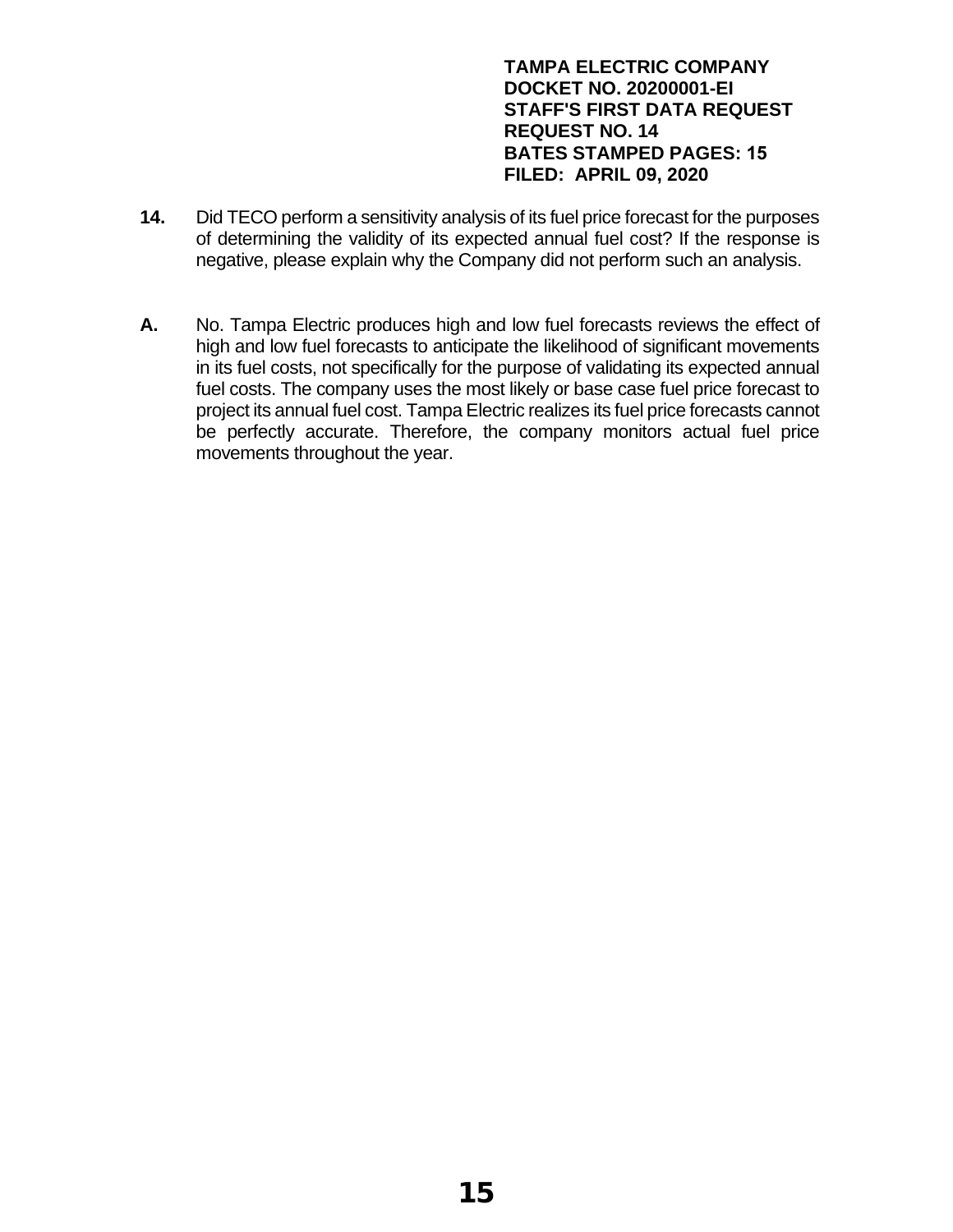#### **TAMPA ELECTRIC COMPANY DOCKET NO. 20200001-EI STAFF'S FIRST DATA REQUEST REQUEST NO. 15 BATES STAMPED PAGES: 16-17 FILED: APRIL 09, 2020**

**15.** Please provide the percent error in TECO's delivered natural gas price forecasts out 3 to 5 years for 2017 through 2019, using the data found in the Company's Ten-Year Site Plans, by populating the following tables:

| rada ar sas riigi roomaas |  |                                                     |  |
|---------------------------|--|-----------------------------------------------------|--|
|                           |  | <b>Natural Gas Price Annual Forecast (\$/MMbtu)</b> |  |
| Year                      |  |                                                     |  |
|                           |  |                                                     |  |
| 2017                      |  |                                                     |  |
| 2018                      |  |                                                     |  |
| 2019                      |  |                                                     |  |
| <b>Average</b>            |  |                                                     |  |

## **Natural Gas Price Forecasts**

#### **Accuracy of Natural Gas Price Forecasts**

|         |                    | <b>Natural Gas Price Annual Forecast Error Rate</b> |  |  |
|---------|--------------------|-----------------------------------------------------|--|--|
| Year    | (%)                |                                                     |  |  |
|         | <b>Years Prior</b> |                                                     |  |  |
|         |                    |                                                     |  |  |
| 2017    |                    |                                                     |  |  |
| 2018    |                    |                                                     |  |  |
| 2019    |                    |                                                     |  |  |
| Average |                    |                                                     |  |  |

# **Natural Gas Price**

| <b>Actuals</b> |                                                                   |  |
|----------------|-------------------------------------------------------------------|--|
| Year           | <b>Actual</b><br><b>Natural Gas</b><br><b>Price</b><br>(\$/MMbtu) |  |
| 2017           |                                                                   |  |
| 2018           |                                                                   |  |
| 2019           |                                                                   |  |

**A.** Unexpectedly high levels of natural gas production continue to oversupply the market, thus lowering prices below what was expected. The requested information is provided in the following tables.